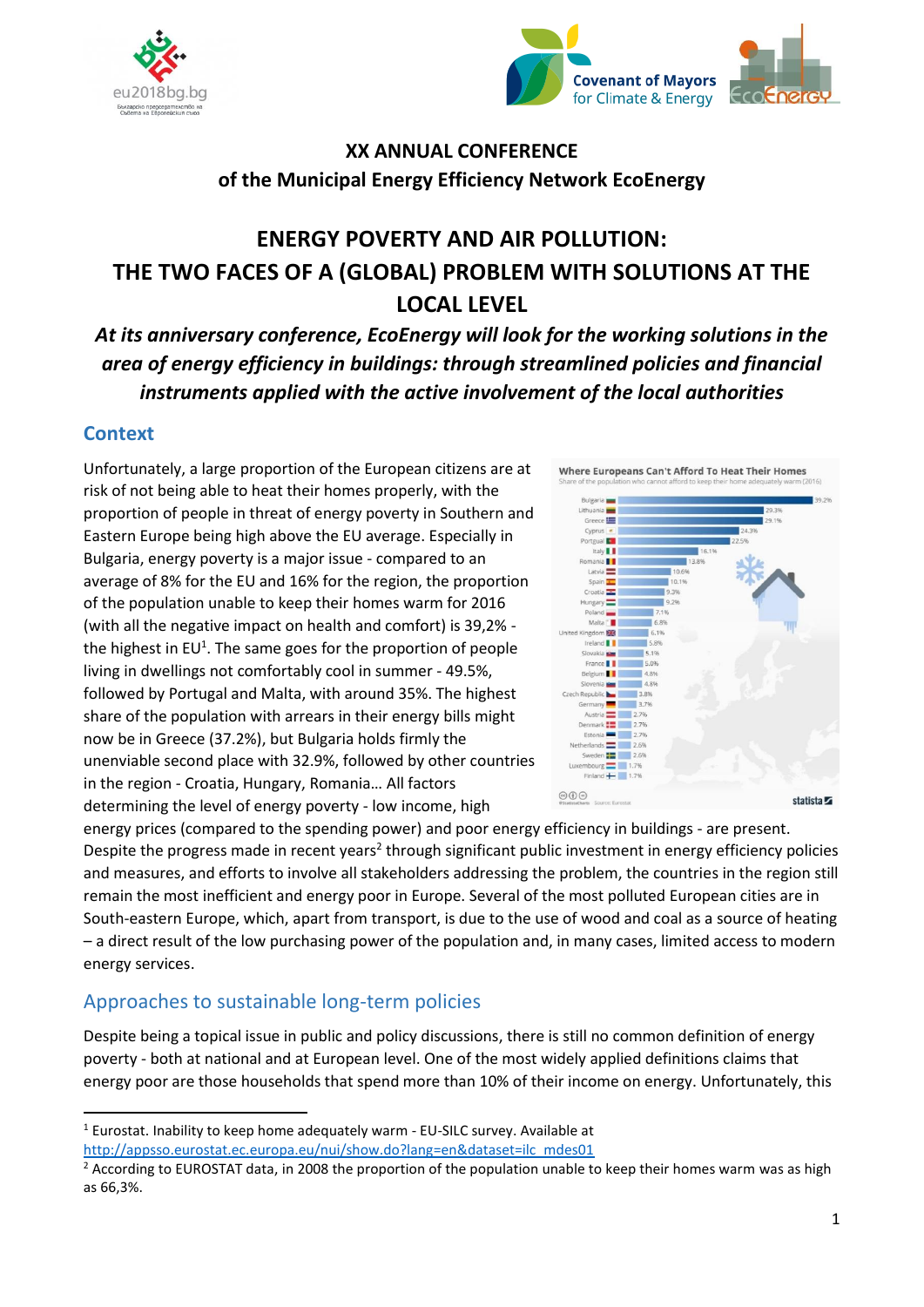



definition does not take into account whether these costs are sufficient to provide adequate thermal comfort. An additional appropriate parameter, which is undoubtedly applicable in Bulgaria, is whether, after spending on energy, the family budget remains above the poverty line. Last but not least, access to energy services is another key indicator: increased competition between different suppliers and facilitated penetration of individual RES installations have the potential to significantly change the energy poverty line. The behaviour of citizens and their "energy culture" also plays an important role in optimizing energy costs, which directly refers to the need for a systematic communication and educational campaign on the subject.

In this aspect, energy saving measures in buildings prove to be the most sustainable direction for designing policies and financial instruments combatting energy poverty: they reduce the energy demand and, respectively, household spending needed to achieve optimal thermal comfort; they make alternative heating and cooling solutions cost-effective (thus contributing again to improve the external air quality); they provide opportunities for innovative energy services. Probably most importantly, they are an incentive for increased civil participation and change of end-user behaviour. So, it comes as no surprise that EU policies are focused on energy efficiency in the building sector - both in the fight against energy poverty and in measures to improve the quality of air and the urban environment.

### Impact on external air quality

Energy efficiency in buildings is the most sustainable tool to improve the quality of air and urban environments as it minimizes the energy demand for heating, limits the amount of fuel used and improves the profitability and affordability of alternative heating sources. The reduction of particulate matter and nitric oxide pollution during the winter months is directly proportional to the reduction of the combustion of solid fuels (wood and coal) for domestic heating, which is mainly used by the poorer strata of the population in low-efficiency combustion installations. In the medium and long term, limiting the harmful effects of domestic heating depends to a large extent on the successful implementation of energy efficiency measures in buildings. However, these measures can only gain momentum through increased responsibility and citizens' participation, and through focused actions targeted to social groups affected by energy poverty. To this end, the communication and organizational activities by the local authorities is of particular importance. The national energy efficiency schemes in the building sector should also be adapted in this direction: securing the capacity and resources for local authorities, they can have a significant impact on reducing air pollution and overall improvement of the urban environment. In the long term, this would also affect the attitudes, values and behaviour of the citizens towards smart energy and environmental choices.

## National and European context

In recent years, a strong political will has been demonstrated in Bulgaria and huge public resources ( $\epsilon$  0.5 billion per year) have been invested in renovating the outdated residential building stock. The Energy Efficiency Program for multifamily residential buildings has proven that investment is energy efficiency is the right way to overcome energy poverty, and the most appropriate level for managing such programs is the local governance. However, although the benefits and effects are indisputable, the 100% public funding adopted on the Programme limits the opportunities for attracting private capital in the renovation process and shortens the horizon and scope of public investment. Despite the renovation, sometimes people even in renovated buildings continue to disconnect from the obsolete heating networks and turn to wood and coal heating... In order to overcome these problems, a second generation of a National Long-Term Program to promote investments energy efficient building renovation (2016-2020) along with a National Housing Strategy, which should focus the efforts on overcoming energy poverty.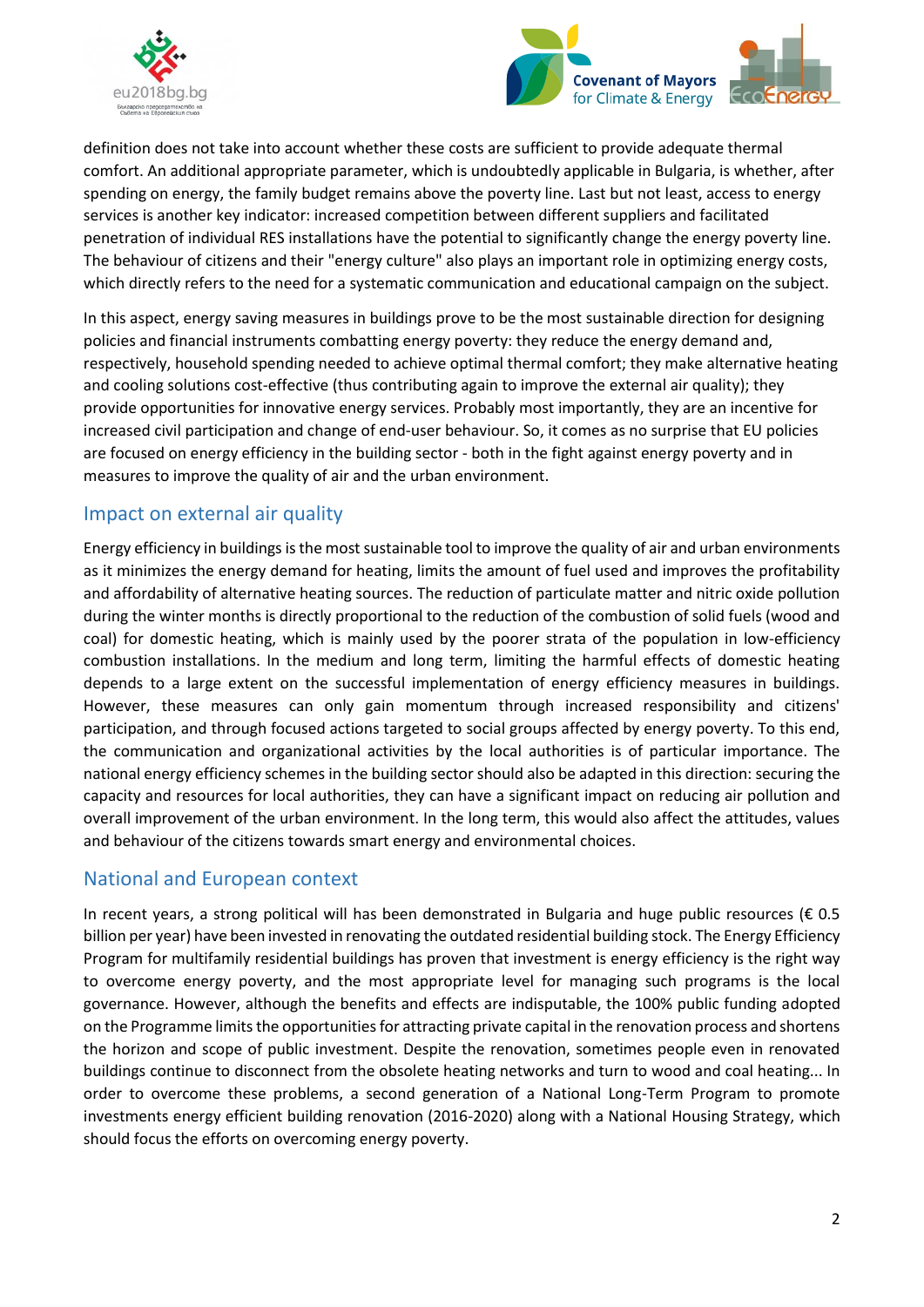



These actions are fully in line with European policies in this area, such as combating energy poverty and facilitating access to energy services and information, which are key dimensions of the European Commission's "Clean Energy for All" package (the "Winter Energy Package" of 2016). Under the Bulgarian presidency of the EU in 2018, the new revised versions of the Energy Efficiency and Energy Performance of Buildings directives are expected to be finally approved, where the topic of nearly zero-energy buildings (NZEB) and energy efficient building renovations as major tools for combating energy poverty is even stronger. Energy efficiency is also a key element of the Energy Union, where saved energy is rightfully being defined as "the cheapest, cleanest and safest source of energy." It is widely accepted as one of the most cost-effective ways to support the transition to a low-carbon economy and to create growth, employment and investment opportunities, making it the most appropriate tool to combat social and energy poverty as well.

### Barriers to overcoming energy poverty

**Social and economic poverty:** Still large portions of the population are at risk of social poverty and exclusion, which inevitably leads to low quality of life, unhealthy living conditions and inability to maintain the building stock. Many of these citizens rely on heating aids that are being used to meet the most pressing needs, and heating is most often based on wood and coal, sometimes illegally traded. This, of course, has a significant impact on the poor air quality in cities.

**Framework of the legal and public support.** The legislative framework does not yet promote long-term measures such as deep energy renovation or step-by-step refurbishment. There are no requirements and incentives to replace existing inefficient heating systems. Support is still focused on subsidizing final energy consumption, and even in the case of entirely public funding for the renovation of buildings, no change in heating systems is required - a measure that could have a strong positive effect on emissions of fine particulate matter. This approach can hardly encourage local authorities to pursue their own energy policy or diversify energy supplies on their territory.

**Access to energy services and information:** Access to modern energy services is still limited and information reaching the end-user about optimization of energy consumption is partial and insufficient. There is a strong potential for implementing low-cost and no-cost measures, but the expert advice on appropriate measures as well as the benefits of deep energy retrofit and access to finance are still insufficient. Behavioral change measures can have a strong positive effect both on optimizing energy costs and improving the external air quality.

**Financing of investments.** Grants that cover 100% of the cost of improving the energy efficiency of multifamily blocks of flats foster the expectation that energy performance improvements should be fully paid by the state and hamper the development of the emerging energy services market. It is absolutely necessary to find a sustainable financial scheme for continuing investment in renovation of the building stock. Low energy prices (inaccessible to much of the population, but still 30% lower than the regional market) make the cost of deep renewal less financially attractive and with a longer payback period.

**Capacity of the building sector.** Bulgaria suffers from a lack of appropriate training and skills in the construction sector. The whole range of construction professionals - investors, supervisors, designers, builders - need additional training to provide quality deep renovation, to optimize energy consumption of the households and to guide investments to heating systems with minimal environmental impact.

**Lack of streamlined communication:** Although the local authorities are required to conduct information campaigns on the National Energy Efficiency Program and other energy related policies, there are no methodological guidelines or financial resources devoted to such activities. In respect to the relatively high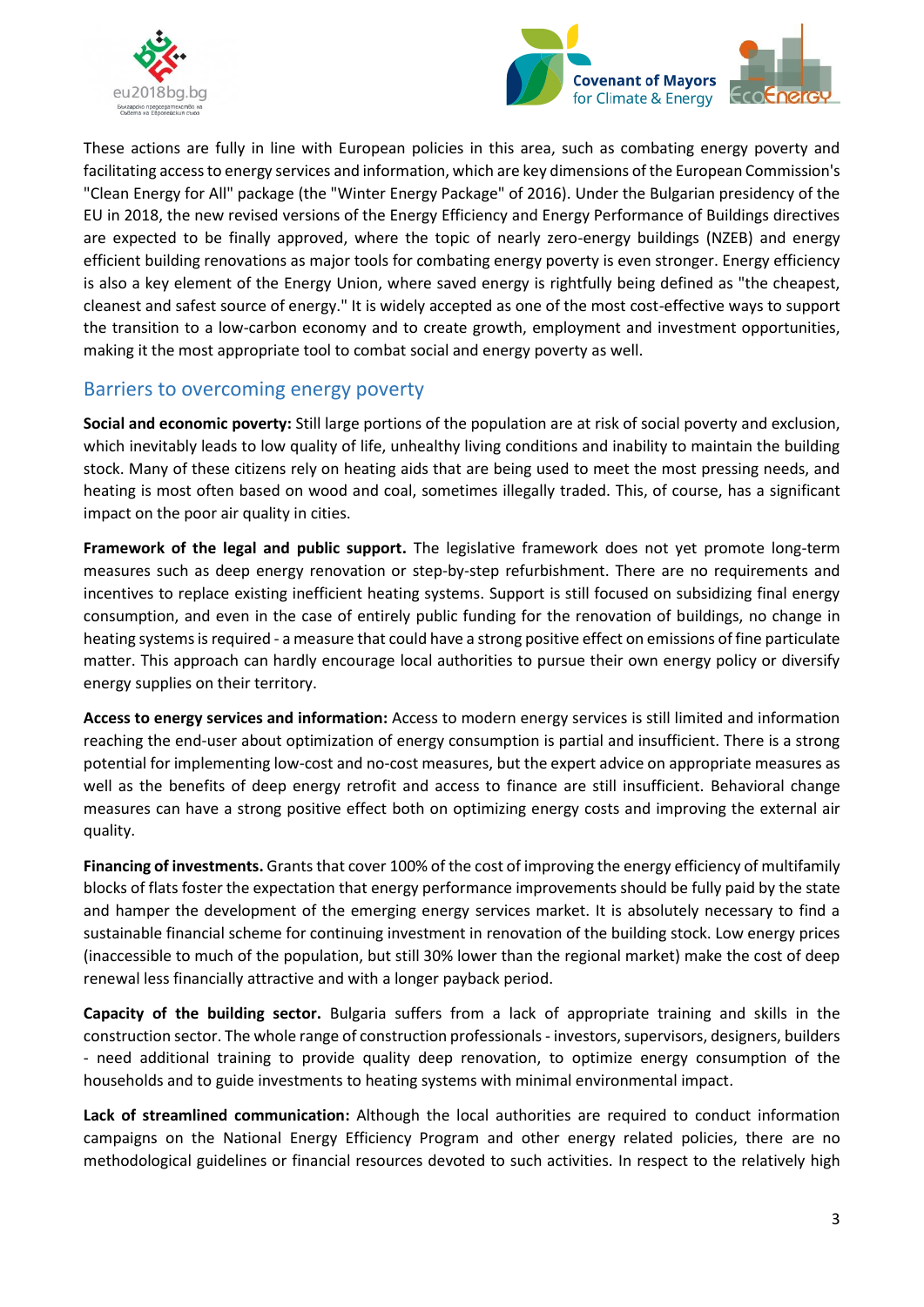



levels of public trust, the municipalities are the most adequate level for conducting systemic information campaigns for end-users, in case they are provided with the necessary resources and capacity.

# Approach and goals of the conference

The event will bring together representatives of public authorities at central, regional and local level to discuss the effects of the EU's strategic and political approach to the process of shaping national policies in the Southeast European region, the role of multilevel governance and the incentive system to encourage local authorities to develop their own policies on citizens' access to energy services. It will also target electricity producers and distributors, energy specialists and NGOs active in climate and energy policy.

The conference is expect to develop specific recommendations to overcome barriers to combating energy poverty and air pollution. They will be targeted to concrete solutions to optimize the legislative framework, the available financial mechanisms and the measures to build professional capacity and awareness to strengthen the role of local authorities in the management of energy efficiency programs focused on the existing building stock. Among the strategic documents to be discussed are the National Housing Strategy, the National Action Plan for Energy Efficiency 2017-2020 (in conjunction with the National Plan for attracting investments in the renovation of buildings - Art.4/EED), the Strategy for Adaptation to Climate Change and the Sofia Municipality's Air Quality Management Program, positioned in the light of the EED and EPBD revisions, which are expected to be approved during the Bulgarian presidency. In a dedicate declaration, the conference will address specific recommendations to the above-mentioned strategic documents, which can be reflected in the specific implementation programs expected to be adopted in 2018.

At the EU level, the conference will outline the barriers and political limitations in the fight against energy poverty in the region, focussing on the need to support long-term policies and market measures that have a sustainable impact on healthy and comfortable living environment for European citizens at affordable prices.

#### **Institutional partners and participants from Bulgaria**

Council of Ministers / Ministry of Regional Development and Public Works / Ministry of Energy / Ministry of Environment and Waters / Ministry of Labour and Social Policy / National Association of Municipalities in the Republic of Bulgaria / National Centre for Territorial Development / Agency for Sustainable Energy Development / State Commission for Energy Regulation / Sofia Municipality / energy producers and distributors / professional associations and chambers of industry / Municipal Energy Efficiency Network EcoEnergy / Centre for Energy Efficiency EnEffect.

#### **Date and place of the conference:**

19-20 March 2018, Representation of the European Commission in Bulgaria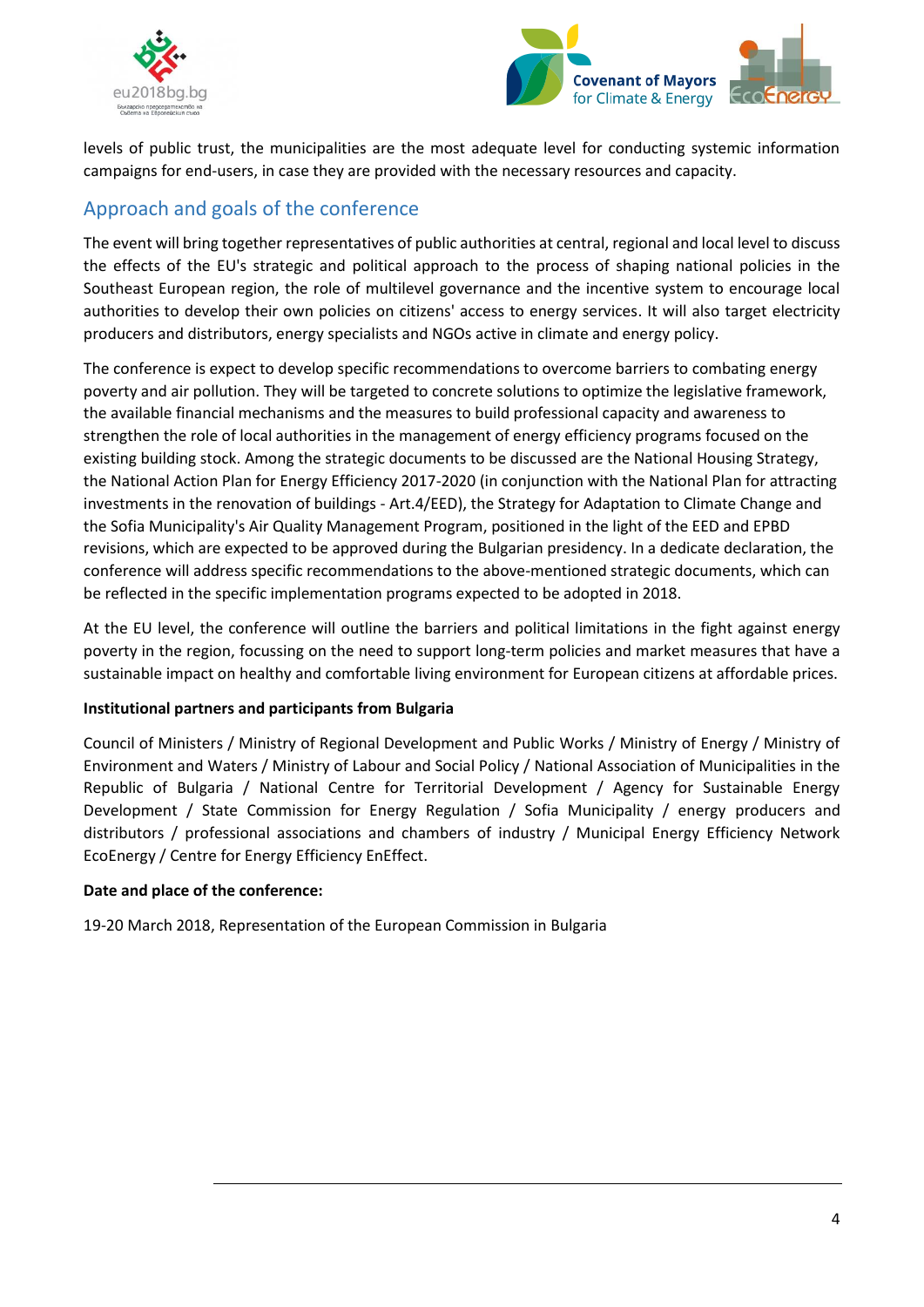



**Preliminary agenda**

# **REGIONAL CONFERENCE**

# **FIGHTING OFF ENERGY POVERTY THROUGH STREAMLINED ENERGY EFFICIENCY POLICIES IN MULTILEVEL GOVERNANCE PERSPECTIVE**

*An event in the official agenda of the Bulgarian Presidency of the EU*

#### **19-20 March 2018**

Sofia, Representation of the European Commission in Bulgaria, 124 Rakovski Str.

| 19 March        | <b>EUROPEAN AND NATIONAL POLICIES TO FIGHT ENERGY POVERTY</b>                                                                                                                                                                                                                                                                                                                                                                                                                |
|-----------------|------------------------------------------------------------------------------------------------------------------------------------------------------------------------------------------------------------------------------------------------------------------------------------------------------------------------------------------------------------------------------------------------------------------------------------------------------------------------------|
| $09:30 - 10:00$ | Registration                                                                                                                                                                                                                                                                                                                                                                                                                                                                 |
|                 | <b>Official guests:</b><br>Representative of the European Commisson<br>Representative of the Covenant of Mayors Office<br>Representative of the Ministry of Energy<br>Representative of the Ministry of Regional Development and Public Works<br>Representatives of the National Association of Municipalities in the Republic of Bulgaria<br>Representatives of the Municipal Energy Efficiency Network "EcoEnergy"<br>Foreign guests (including from the Balkan countries) |
| $10:00 - 10:15$ | Opening: Tanya Hristova, Mayor of Gabrovo Municipality, Chairman of the EcoEnergy<br><b>Board</b>                                                                                                                                                                                                                                                                                                                                                                            |
|                 | <b>Greetings:</b>                                                                                                                                                                                                                                                                                                                                                                                                                                                            |
|                 | Representative of the European Commission<br>Representative of the Ministry of Energy<br>Representative of the Ministry of Regional Development and Public Works                                                                                                                                                                                                                                                                                                             |
|                 | <b>KEYNOTE SPEAKERS</b>                                                                                                                                                                                                                                                                                                                                                                                                                                                      |
| $10:15 - 10:40$ | THE CLEAN ENERGY FOR ALL EUROPEANS PACKAGE: LIBERALISED, INCLUSIVE MARKET<br>LEGISLATION PROTECTING VULNERABLE CONSUMERS                                                                                                                                                                                                                                                                                                                                                     |
|                 | Megan Richards, Director, Directorate-General for Energy, European Commission                                                                                                                                                                                                                                                                                                                                                                                                |
| $10:40 - 11:00$ | HOW CAN THE CLEAN ENERGY FOR ALL EUROPEANS PACKAGE HELP SUPPORT<br>NATIONAL POLICIES (CHALLENGES AND OPPORTUNITIES)                                                                                                                                                                                                                                                                                                                                                          |
|                 | Zhecho Stankov, Deputy Minister of Energy                                                                                                                                                                                                                                                                                                                                                                                                                                    |
|                 | <b>EUROPEAN POLICIES</b>                                                                                                                                                                                                                                                                                                                                                                                                                                                     |
| 11:00-11:20     | TACKLING ENERGY POVERTY AT EU LEVEL: THE EUROPEAN ENERGY POVERTY<br><b>OBSERVATORY</b>                                                                                                                                                                                                                                                                                                                                                                                       |
|                 | Marco Giuli, European Policy Centre, European Energy Poverty Observatory                                                                                                                                                                                                                                                                                                                                                                                                     |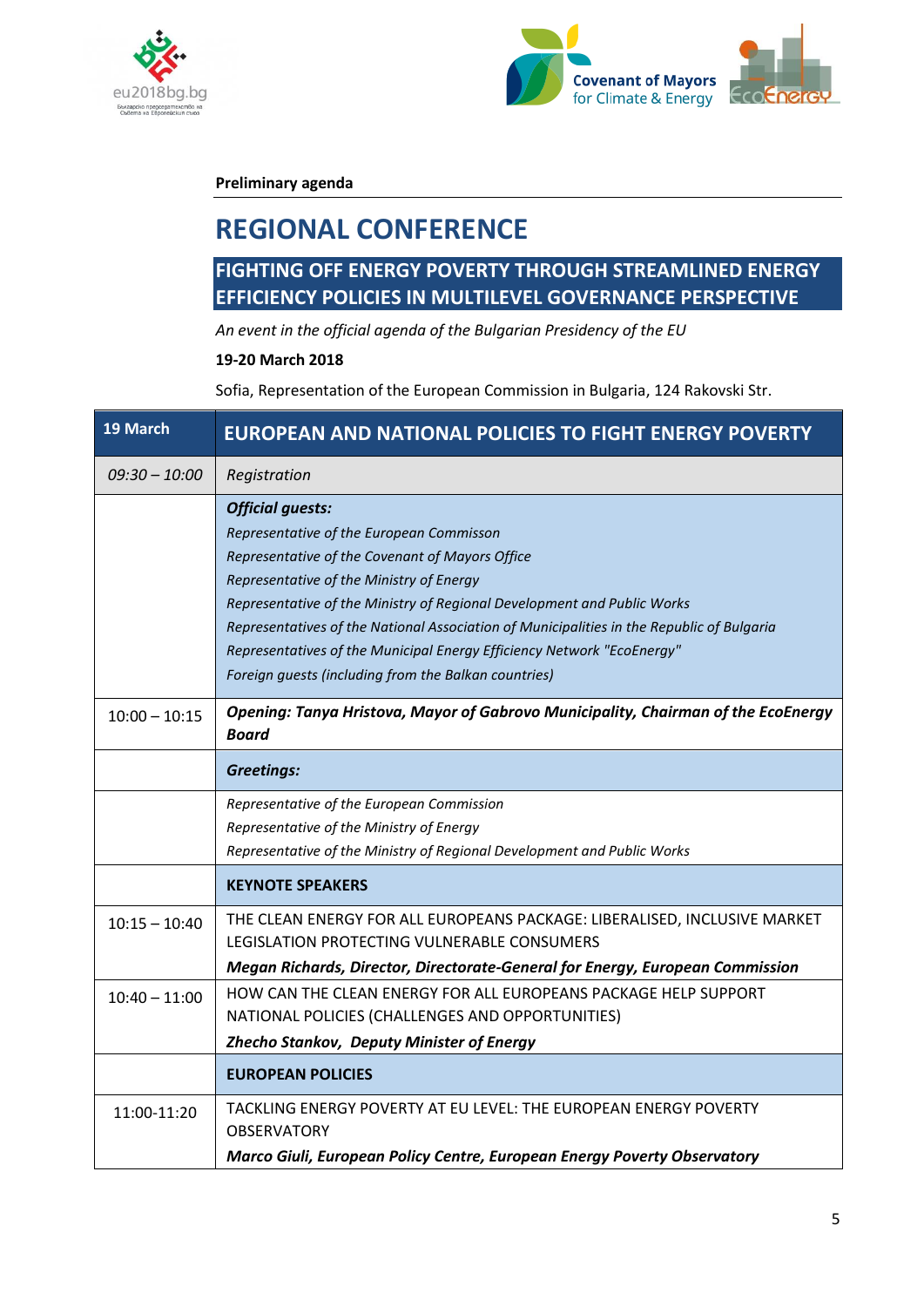



| $11:20 - 11:40$ | ENERGY POVERTY IN THE EUROPEAN UNION AND IN THE MEMBER STATES                                                                                |
|-----------------|----------------------------------------------------------------------------------------------------------------------------------------------|
|                 | Consultation of the European Energy Network                                                                                                  |
|                 | Mihai Ramniceanu and Irina Birlica, Romanian Energy Regulatory Authority ANRE                                                                |
| $11:40 - 12:00$ | ENERGY POVERTY: DEFINTITIONS, SOLUTIONS AND BEST PRACTICES. THE EXPERIENCE<br><b>IN GREECE</b>                                               |
|                 | Alice Corovessi, INZEB (Greece)                                                                                                              |
| $12:00 - 12:20$ | THE CROATIAN MULTI-APARTMENT BUILDINGS ENERGY RENOVATION PROGRAMME.<br><b>IMPACT ON ENERGY POVERTY AND PUBLIC COMMUNICATION PERSPECTIVES</b> |
|                 | Mladen Ilijević and Božena Pastuović, Croatian Environmental Protection and Energy<br><b>Efficiency Fund</b>                                 |
| $12:20 - 12:40$ | THE ROLE OF NEW MARKET PLAYERS AND INNOVATIVE ENERGY SERVICES IN<br><b>COMBATING ENERGY POVERTY</b>                                          |
|                 | Julian Popov, Building Performance Institute for Europe                                                                                      |
| $12:40 - 13:00$ | <b>QUESTIONS AND ANSWERS</b>                                                                                                                 |
| $13:00 - 14:00$ | Lunch break                                                                                                                                  |
|                 | <b>NATIONAL AND LOCAL POLICIES</b>                                                                                                           |
| $14:00 - 14:20$ | THE ENERGY EFFICIENCY PROGRAMS IN BUILDING SECTOR AS A RESPONSE TO THE                                                                       |
|                 | ENERGY POVERTY CHALLENGES. THE ROLE OF LOCAL AUTHORITIES                                                                                     |
|                 | Feodor Salmov, Ministry of Regional Development and Public Works                                                                             |
| $14:20 - 14:30$ | FINANCING OF ENERGY EFFICIENT BUILDING RENOVATION IN CENTRAL AND EASTERN<br>EUROPE: PRINCIPLES AND EXAMPLES                                  |
|                 | Tsveta Naniova, Bulgarian-Austrian Consulting Company                                                                                        |
| $14:30 - 14:45$ | THE BULGARIAN ENERGY EFFICIENCY AND RENEWABLE SOURCES FUND: AN                                                                               |
|                 | INSTRUMENT TO SUPPORT THE ENERGY POLICIES AT NATIONAL AND LOCAL LEVEL                                                                        |
|                 | <b>Dimitar Doukov, Executive Director, BEERSF</b>                                                                                            |
| $14:45 - 15:00$ | THE COVENANT OF MAYORS AS A DRIVING FORCE FOR LOCAL ENERGY EFFICIENCY AND<br>THE FIGHT AGAINST ENERGY POVERTY                                |
|                 | Fréderic Boyer, Energy Cities / Covenant of Mayors                                                                                           |
| $15:00 - 17:00$ | ENERGY POVERTY: A REGIONAL PROBLEM WITH LOCAL LEVEL SOLUTIONS                                                                                |
|                 | (panel discussion)                                                                                                                           |
|                 | <b>Facilitator:</b>                                                                                                                          |
|                 | Zdravko Genchev, EnEffect                                                                                                                    |
|                 | <b>Participants:</b>                                                                                                                         |
|                 | Irina Tatu, representative of the Romanian network Energy Cities                                                                             |
|                 | Mincho Benov, Habitat for Humanity - Bulgaria                                                                                                |
|                 | Boyan Zahariev, Open Society Institute                                                                                                       |
|                 | Teodora Peneva, Sofia University "St. Kliment Ohridski"                                                                                      |
|                 | Tanya Hristova, Mayor of Gabrovo Municipality                                                                                                |
|                 | Ruska Boyadzhieva, Deputy Mayor of Burgas Municipality                                                                                       |
|                 | Boyan Kolarov, Deputy Mayor of Dobrich                                                                                                       |